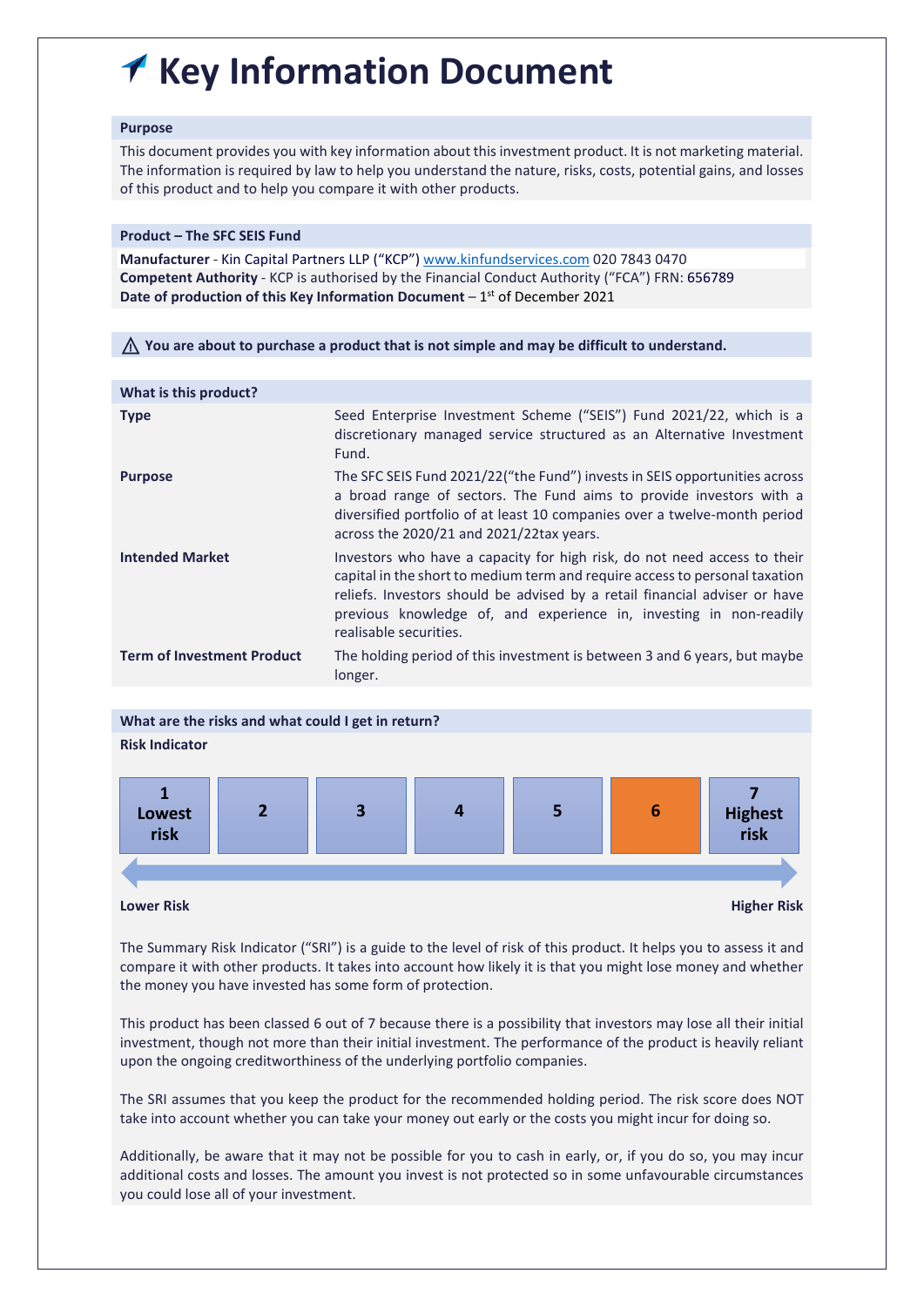## **Performance Scenarios**

This table shows the money you could get back over the next six years, under different scenarios, assuming that you invest £10,000. The scenarios shown are a simplified representation of possible outcomes. You can use these scenarios to compare with the scenarios of other products, because they are calculated under similar conditions. The scenarios presented are not an exact indicator of future performance, but an estimation of the potential outcomes. What you get will vary depending on how the market performs and how long you keep the investment/product.

This product cannot be easily cashed in, meaning it is very hard to estimate the money you would get back if you cash in before the recommended holding period. It may be that cashing in is not possible or, if possible, by incurring high costs or by making a large loss. You may also lose tax reliefs by cashing in early.

The figures shown take into account all costs associated with the product (including performance fees) but may not include all the costs that you pay to your advisor or distributor, and do not take into account your personal tax situation, which may also impact on what you get back. For a more complete overview of the assumptions that were made in producing the performance scenarios, please see our website for further information.

| <b>Performance Scenario</b>                                                                                                                            |                                                                 | <b>Stage</b>               |                                                                         |                        |  |
|--------------------------------------------------------------------------------------------------------------------------------------------------------|-----------------------------------------------------------------|----------------------------|-------------------------------------------------------------------------|------------------------|--|
|                                                                                                                                                        |                                                                 | Early<br>$(1 \text{ yr.})$ | Intermediate<br>$(3 \text{ yr.})$                                       | Recommended<br>(6 yr.) |  |
| Stress (1)                                                                                                                                             | What you might get back after costs<br>Average return each year | £0<br>$(-100%)$            | £0<br>$(-100%)$                                                         | £0<br>$(-100%)$        |  |
| Unfavourabl<br>е                                                                                                                                       | What you might get back after costs<br>Average return each year | £7,991<br>$(-20.1\%)$      | £5,102<br>$(-20.1\%)$                                                   | £2,603<br>$(-20.1\%)$  |  |
| <b>Moderate</b>                                                                                                                                        | What you might get back after costs<br>Average return each year | £10,000<br>(0%)            | £10,000<br>(0%)                                                         | £10,000<br>(0%)        |  |
| <b>Favourable</b>                                                                                                                                      | What you might get back after costs<br>Average return each year | £12,009<br>$(+20.1%)$      | £17,321<br>$(+20.1\%)$                                                  | £30,000(+20.1%         |  |
| (1)<br>Assumes total loss and an investor being unable to<br>claim any SEIS tax reliefs due to investment failing to<br>qualify or losing SEIS status. |                                                                 |                            | What you might get back after costs - Average<br>return each year $(f)$ |                        |  |

Please note that the below performance scenarios do not include the impact of applicable personal tax reliefs. Further information on these tax reliefs can be found a[t www.kinfundservices.com](http://www.kinfundservices.com/)

#### **What happens ifKCP is unable to pay out?**

- Should an investee company experience financial difficulties, it is possible that investors will lose all of their investment into that company. Investors may be able to claim loss relief under the SEIS rules.
- The Financial Services Compensation Scheme ("FSCS") provides compensation to eligible claimants in the event of KCP being unable to meet its liabilities. Further information is available from KCP or the FSCS at [www.fscs.org.uk](http://www.fscs.org.uk/)

#### **What are the costs?**

- The RIY (Reduction in Yield) shows the impact total costs have on what you get back. The total costs take into account one-off, recurring and incidental costs
- The costs that are shown here are the costs of this product. There may be other costs charged to you by the person who is either selling this product to you or advising you on this product
- They will provide you with information about these costs and show you the impact that all costs will have on your investment over time
- The table shows what the costs, including potential exit penalties, could mean for different holding periods
- The figures assume you invest £10,000 and moderate performance scenario
- The figures shown are partially based on data from the past and therefore may change in the future